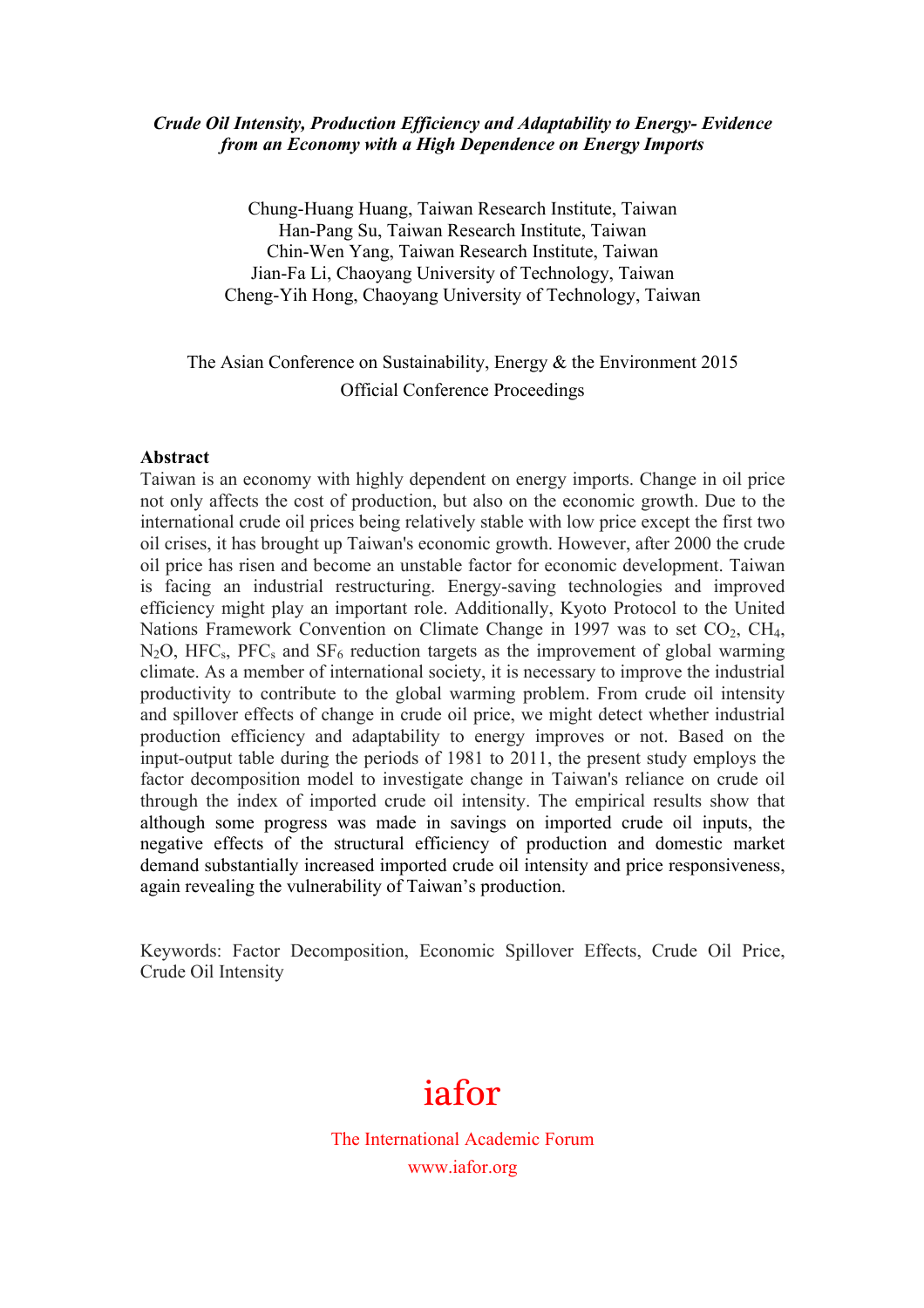#### **1. Introduction**

After two crude oil crises in the 1970s, which upset the economy in Taiwan, the international prices of crude oil remained relatively stable, driving Taiwan's economic development. Following 2000, international crude oil prices rose gradually, peaking in July 2008 before beginning to fluctuate wildly. Nevertheless, crude oil prices remain high. However, these price increases differ from those during the oil crises in the 1970s. Newly industrialized countries and an expanding global supply chain are driving the rapid growth in oil demand. In addition, the development of international financial markets is also increasing speculative demand in the oil market.

Taiwan lacks oil production, depending almost entirely on imports to supply oil for various economic activities. The stability of crude oil prices influences production costs and has become a key factor in its economic development, affecting its future economic growth. Therefore, the government and businesses have been investing heavily in new energy technology, endeavoring to adjust the industrial structure. After Taiwan joined the World Trade Organization (WTO) in 2002, trade liberalization has expanded the scale of trade, increasing domestic production and exports and fueling the demand for international crude oil. Despite this, overall industrial energy intensity has improved gradually, falling from  $9.45$  (liters of oil equivalent(LOE)/NT\$10<sup>3</sup>) in 2003 to  $7.52$   $(LOE/NT$10<sup>3</sup>)$  in 2014. The energy intensities of the three main industries, the agricultural sector, the industrial sector, and the service sector, fell from 7.4 (LOE/NT\$10<sup>3</sup>), 18.9 (LOE/NT\$10<sup>3</sup>), and 1.6 (LOE/NT\$10<sup>3</sup>) in 2003 to 5.0  $(LOE/NT$10<sup>3</sup>)$ , 12.4  $(LOE/NT$10<sup>3</sup>)$ , and 1.4  $(LOE/NT$10<sup>3</sup>)$  in 2012, respectively. However, compared with that of other advanced countries, Taiwan's energy intensity remains high.

Whether Taiwan's energy efficiency would improve with economic development remains unknown. The efforts of the government and businesses are evident in the annual decline in domestic energy intensity. However, the sustainable development of a country's economy relies on improvements in energy-saving technologies and the efficient response to changes in the international economic environment and to industrial restructuring. Considering the aforementioned concerns, in this study, we examined the influences of changes in international crude oil prices on industry costs and prices over a period during which international crude oil prices doubled. Improvements in industrial crude oil utilization technology were investigated from the perspectives of quantity and price. To achieve these objectives, we employed the industry-related model, estimating the imported crude oil intensity of final demand for a quantity analysis and the price responsiveness toward the crude oil price for a price analysis. These analyses facilitated observing the changes in crude oil dependence by Taiwanese industries and the responsiveness to crude oil prices over 30 years.

In 2008, the global financial crisis severely affected the economies of Europe and North America. Because nearly 70% of Taiwan's economic growth depends on trade, Taiwan could not evade the impact of this crisis. The capital transfers that accompanied the financial crisis accelerated a rapid rise in international crude oil prices, compounding Taiwan's economic difficulties. Unlike most previous studies conducted in Taiwan that used domestic energy intensity to address dependence on oil, in this study, the import intensity of final demand is employed to examine the dependence of Taiwanese industries on oil imports. We used the price responsiveness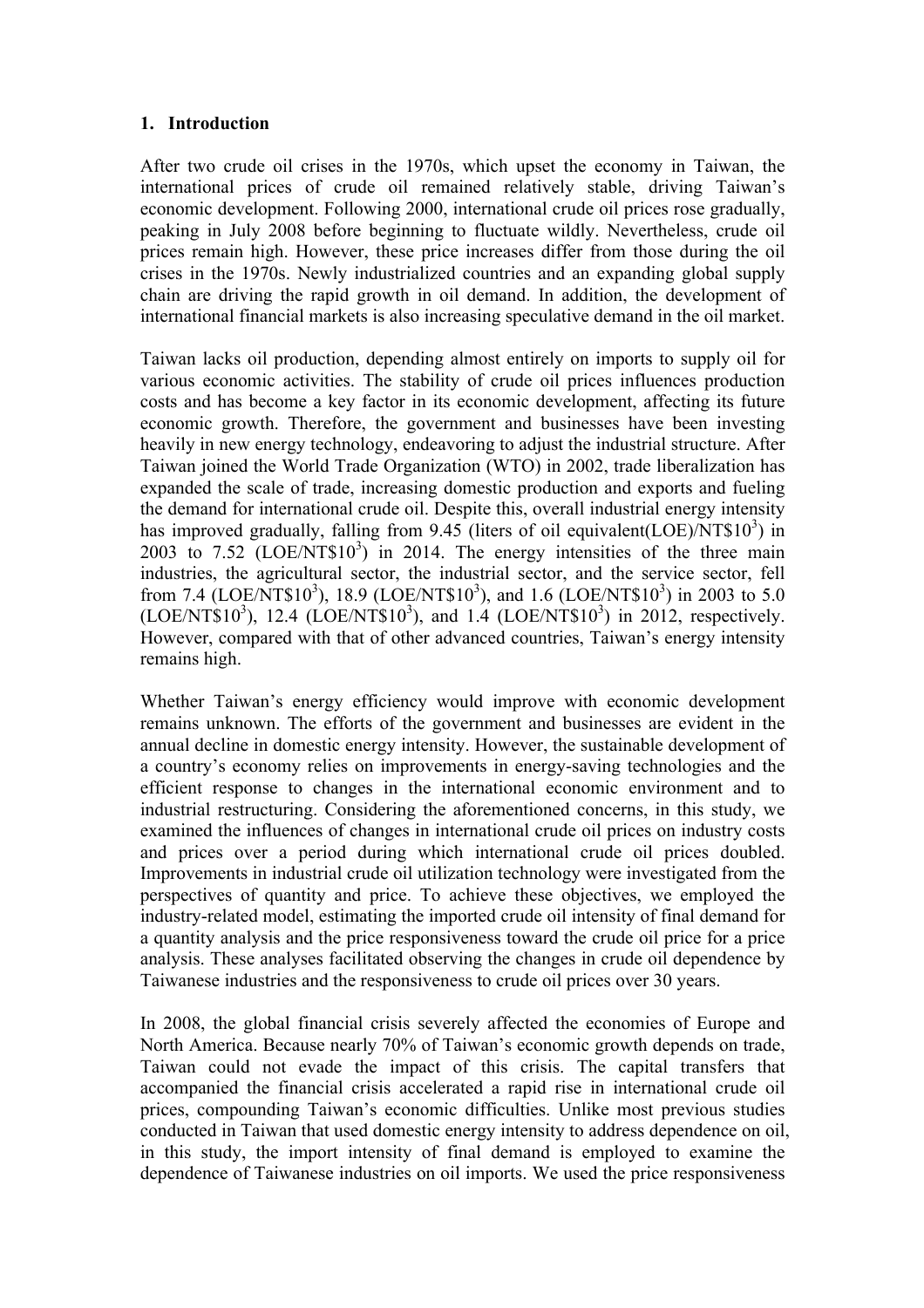to investigate the response of domestic production costs and prices to changes in crude oil prices. In addition, a factor decomposition model was also applied to investigate the factors affecting the responsiveness to crude oil prices. These methods contrast with those reported in the literature (i.e., primarily using statistical methods to forecast energy price elasticity). These results of the present study afford an understanding of the properties and production technologies of various industries in Taiwan.

# **2. Literature Review**

Numerous studies have revealed that fluctuations in energy prices result in substantial economic losses (Bruno & Sachs, 1985; Hamilton, 1983, 1996; Davis & Haltiwanger, 2001; Lee & Ni, 2002). This phenomenon has not changed in the twenty-first century because the economic growth of newly industrialized countries has substantially increased energy demand, prompting speculation in energy futures markets and also increasing the instability of international energy prices (Barsky & Kilian, 2004; Blanchard & Gali, 2007; Hamilton, 2003, 2011). In addition, to maintain continued economic growth, newly industrialized countries respond to rises in crude oil prices by implementing subsidies. Studies have applied energy price elasticity to investigate the relationship between energy demand and prices (International Energy Agency, Organization of the Petroleum Exporting Countries, Organization for Economic Co-operation and Development [OECD], and World Bank, 2010). In particular, numerous studies have explored the price elasticity of China's energy demand or changes in income elasticity (Fan et al., 2007; Hang & Tu, 2007; Asadoorian et al., 2008; Ma et al., 2008; Lin & Zhujun, 2011). Because globalization has developed rapidly, exchange rates have also become a major factor influencing energy prices and increasing the impact on energy prices (Kilian, 2008; Kilian & Park, 2009; Fukunaga, Hirakata, & Sudo, 2011).

Economic development and globalization have destabilized international energy prices. Numerous studies have analyzed the effects of changes in crude oil prices on economic development and societies from various perspectives, focusing on the extent to which asymmetries in energy price elasticity have affected economic growth rates and domestic prices. Price asymmetries can be used to estimate the direction of changes in economic variables (Dargay, 1992; Gately et al., 1993; Haas et al., 1998; Madsen et al., 1998; Gately et al., 2002; Adeyami et al., 2007; Fan et al., 2007; Ma et al., 2008; Neto, 2012; Inglesi-Lotz, 2011; Sentenac-Chemin, 2012). Alternatives between factors of production have also been used to analyze asymmetries (Fan et al., 2007; Ma et al., 2008; Roy et al., 2006). Dowlatabadi et al. (2006) and Boone et al. (1996) have used technological advances to investigate asymmetries in energy prices, endogenizing rates of technological progress to construct energy demand functions. By contrast, Kumar et al. (2009) used the relationship between technological advances and energy prices to divide the productivity of the energy sector into efficiency change effects and rates of change in technology.

Various researchers have used menu costs caused by increases in oil prices to analyze asymmetries. Madsen et al. (1998) analyzed manufacturing and retail businesses and found that businesses can benefit from price adjustments even when asymmetries exist in energy prices. However, Blinder (1994) maintained that product prices tend to be rigid. Studies have also investigated the causes of energy price asymmetries and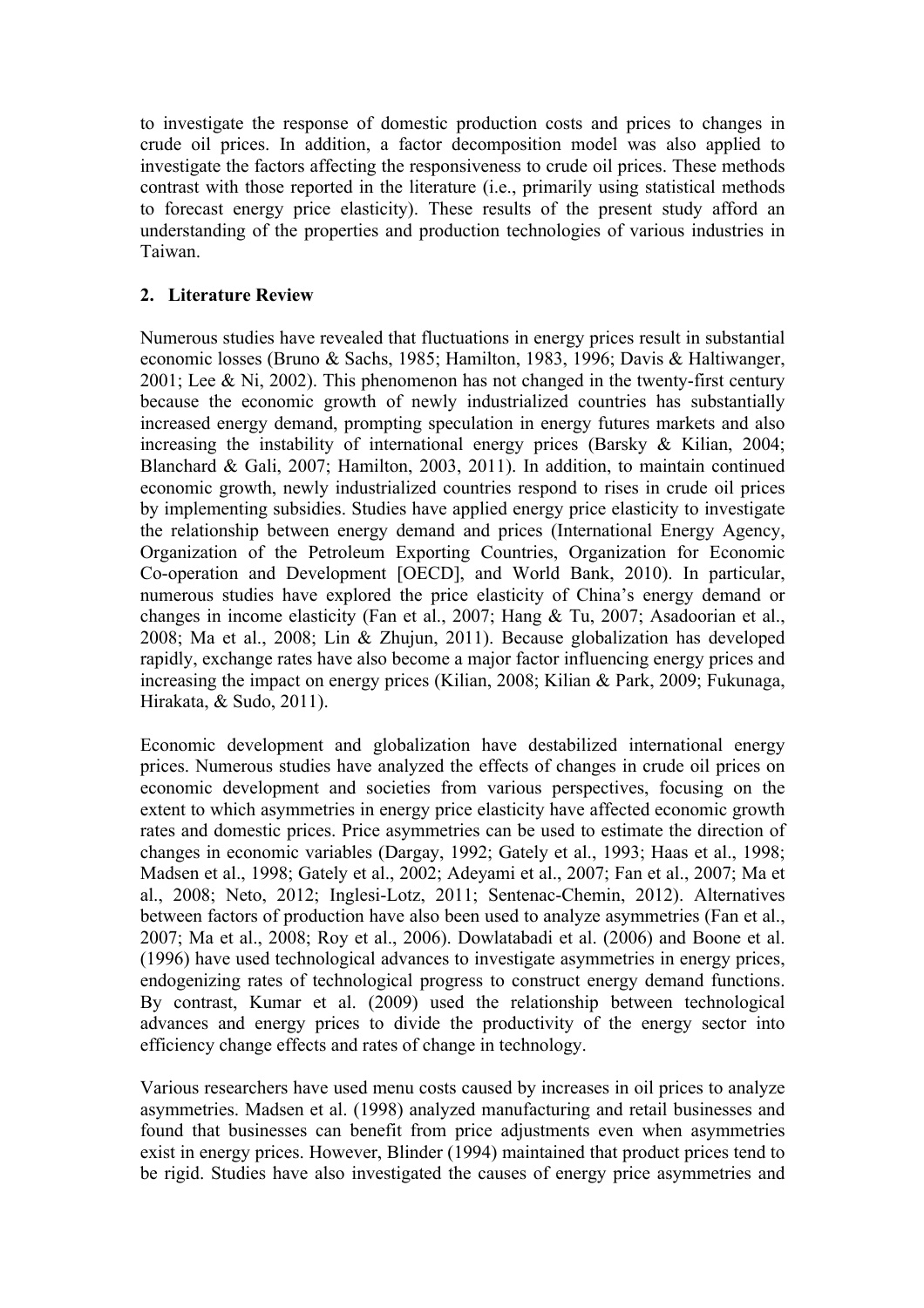various factors have been observed during different periods (Wirl, 1988; Grubb, 1995; Sentenac-Chemin, 2012). Nordhaus (1977) compared income changes with the energy demand response generated by energy price changes and assessed the time adjustments of oil crises. Boone et al. (1996) created an OECD energy demand function, noting that when technological advancement was included in the function, the long-term price elasticity decreased. Hunt et al. (2003) reported the same results (as did Popp, 2001; Griffin et al., 2005; Huntington, 2006; Kumar et al., 2009; and Dowlatabadi et al., 2006).

The econometric model was popular in the 1980s for analyzing the effects of crude oil price changes (Hickman et al., 1987). Beenstock (1995) examined developing countries that imported oil, applying a macroeconometric model to analyze the influence of increases in crude oil prices on import prices and production costs. In addition, multiple studies have analyzed the relationship between changes in crude oil prices and changes in business cycles (Finn, 2000; Rotemberg & Woodford, 1996; Kim & Loungani, 1992; Miguel et al., 2003). Finn (2000) maintained that energy input affects the level of capital accumulation and estimated the influence of increases in crude oil prices on gross domestic product (GDP).

Burbidge and Harrison (1984) analyzed the relationship between macroeconomic changes and crude oil prices. Mork (1989) examined the influence of fluctuations in crude oil prices on GDP, observing asymmetries between the two. The results of a study by Mory (1993) also supported this conclusion. Lee et al. (1995) used the generalized autoregressive conditional heteroskedasticity model to analyze volatility in crude oil prices and confirmed the presence of asymmetries. The relationship between crude oil prices and macroeconomic indicators was investigated by Hooker (1996a), who confirmed Granger causality between the two; Hamilton (1996) confirmed this conclusion. According to the premise that the relationship between crude oil prices and GDP is nonlinear, Hamilton (2003) performed econometric analysis. Bernanke et al. (1997) indicated that appropriate financial policies can be implemented to reduce the impact of crude oil prices. Balke et al. (2002) used the VAR model to analyze asymmetries in crude oil prices and indicated that adjustment costs and financial policies cause asymmetries. However, Hamilton and Herrera (2004) reported contrasting results. Dalsgaard et al. (2001) and Hunt et al. (2001) analyzed the influence of changes in international crude oil prices on the global economy, estimating that the elasticity values of each country's GDP in response to oil prices were between −0.01 and −0.02. Bohi (1991) maintained that rises in energy prices reduce enterprise production and GDP; this reduction is attributable to the direct impact and the indirect influence of capital and labor substitution effects.

In addition, changes in international crude oil prices produce various economic effects on each country. Mork et al. (1994) extended the work of Hamilton (1983), Burbidge and Harrison (1984), and Mork (1989) by analyzing and comparing the relationship between crude oil prices and GDP of the United States, Canada, Japan, Germany, France, the United Kingdom, and Norway. Bjørnland (2000) analyzed the influence of crude oil price shocks in the 1970s on Germany, the United Kingdom, the United States, and Norway. The results indicated that the price shocks exerted short-term negative effects on all of the countries except Norway. Abeysinghe (2001) analyzed newly industrialized countries. Numerous studies have also examined the influence of changes in international crude oil prices on industrial production and prices (Federer,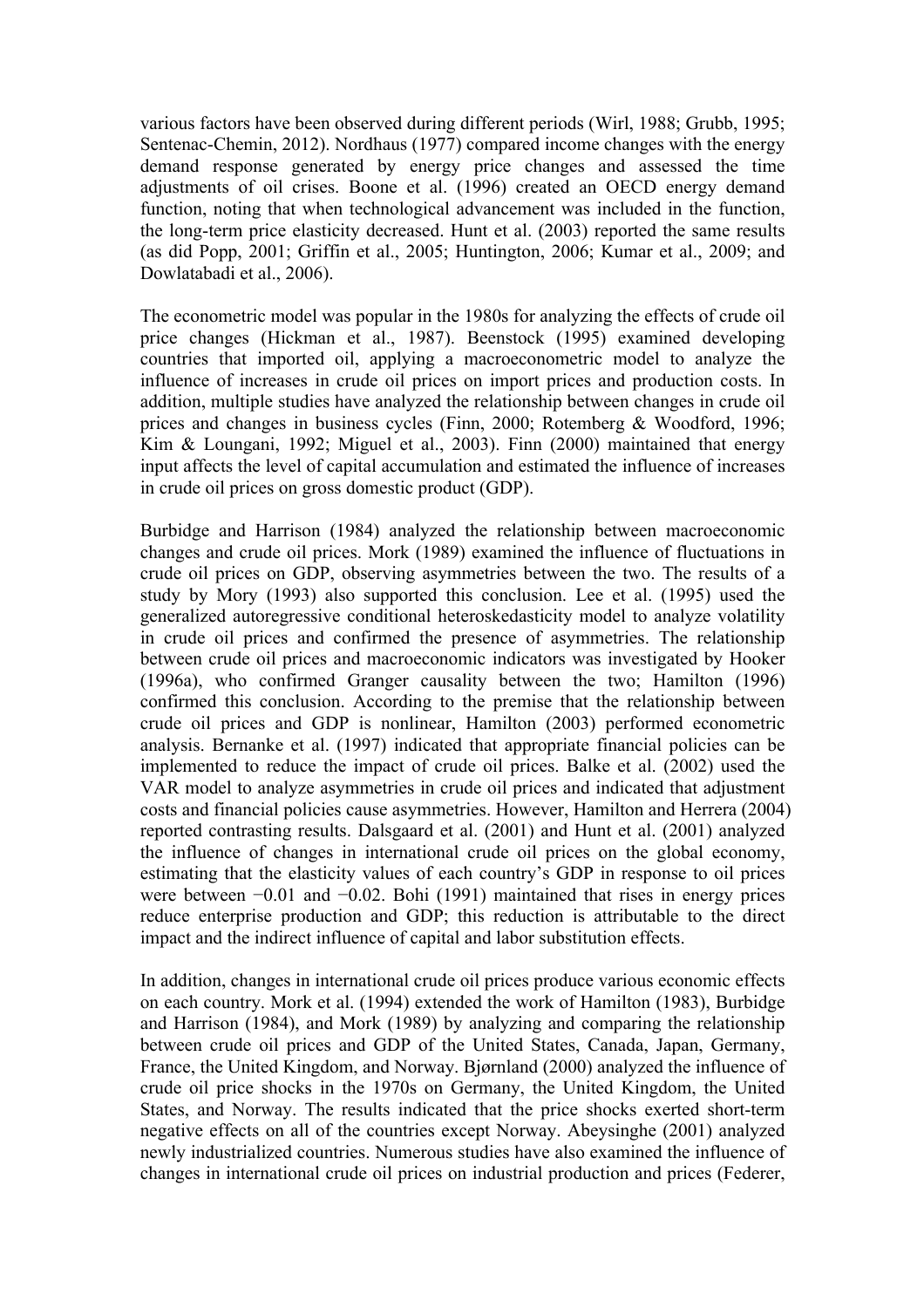1996; Nagano, 2004; Klein, 2005; Ono, 2005; Fuzikawa et al., 2007; Fukuda & Kondo, 2009; Fukunaga et al., 2009).

# **3. Empirical Model**

The data for every 5 year and every 3 year from 1981-2011 in the present study is drawn from the publication of input-output table compiled by Directorate General of Budget, Accounting and Statistics (DGBAS), Executive Yuan, Taiwan. We aim to estimate the imported crude oil intensity of final demand and the responsiveness of domestic price level toward crude oil price. The following are the empirical model.

## **3.1 Measurement of Import Intensity of Final Demand**

The measurement of import intensity of final demand  $(\overline{m})$  for individual industry is

$$
\overline{\mathbf{m}} = \mathbf{M} \mathbf{A} \overline{\mathbf{x}} = \mathbf{M} \mathbf{A} \mathbf{B} \overline{f_d} \tag{1}
$$

Equation (1) stands for imports per unit final demand production for individual industry in which it is focused on the imported crude oil intensity in the present paper. Where  $\bar{x}$  represents final demand production of individual industry; B is a Leontief inverse matrix. M and A stand for import coefficient and input coefficient for individual industry, respectively.  $\overline{f}_d$  represents the ratio for individual sector as change in one-unit domestic final demand. It could be stated as

$$
(1,\ldots,1)\overline{f_d} = 1\tag{2}
$$

#### **3.2 Responsiveness of the Domestic Price toward Crude Oil Price**

Based on the industry-related price model, the responsiveness of the domestic price  $(\overline{P}_d)$  toward imported price of crude oil  $(\overline{P}_m)$  could be measured as equation (3)

$$
\overline{P}_d = \overline{P}_m(MA)(B_d) \tag{3}
$$

where MA is the coefficient matrix of imported input and  $B_d$  denotes the Leontief inverse matrix.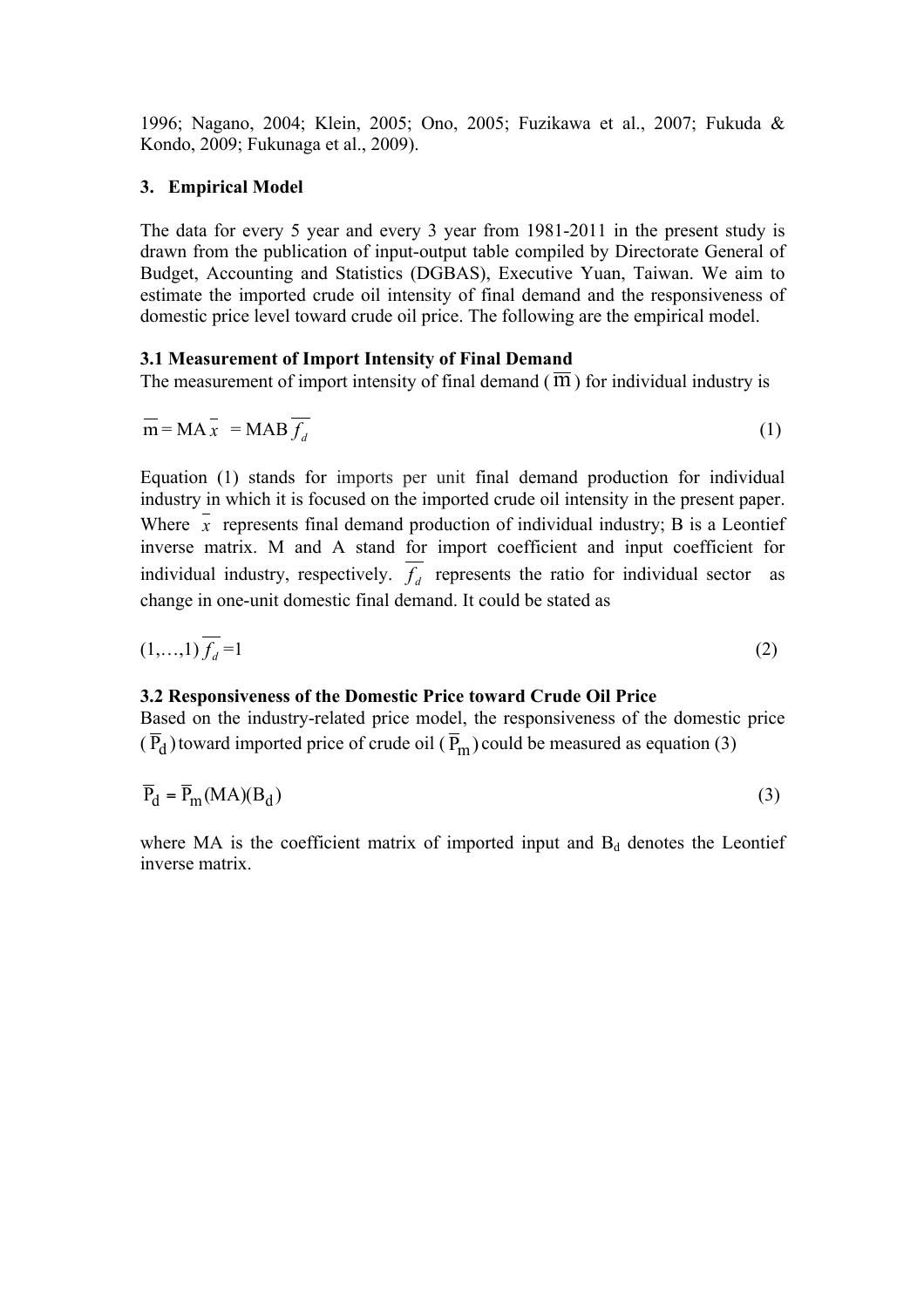## **3.3 Factor Decomposition Model for Sensitivity of Domestic Price toward Imported Crude Oil Price**

In order to uncover the determinants of responsiveness of domestic price toward imported crude oil price,  $\overline{P}_d$  could be decomposed at two periods. We could obtain equation (4) as follows:

Assuming the change in domestic price( $d \overline{P}_d$ ) from period 0 to period 1 as follows:

$$
d\overline{P}_{d} = \overline{P}_{d}(1) - \overline{P}_{d}(0)
$$
  
\n
$$
= \overline{P}_{m}(1)M(1)A(1)B_{d}(1) - \overline{P}_{m}(0)M(0)A(0)B_{d}(0)
$$
  
\n
$$
= \overline{P}_{m}(1)M(1)A(1)B_{d}(1) - \overline{P}_{m}(1)M(1)A(1)B_{d}(0)
$$
  
\n
$$
+ \overline{P}_{m}(1)M(1)A(1)B_{d}(0) - \overline{P}_{m}(0)M(0)A(0)B_{d}(0)
$$
  
\n
$$
= \overline{P}_{m}(1)M(1)A(1)B_{d}(1) - \overline{P}_{m}(1)M(1)A(1)B_{d}(0) + \overline{P}_{m}(1)M(1)A(1)B_{d}(0)
$$
  
\n
$$
+ \overline{P}_{m}(1)M(0)A(0)B_{d}(0) - \overline{P}_{m}(1)M(0)A(0)B_{d}(0) - \overline{P}_{m}(0)M(0)A(0)B_{d}(0)
$$
  
\n
$$
= [\overline{P}_{m}(1) - \overline{P}_{m}(0)]M(0)A(0)B_{d}(0) + \overline{P}_{m}(1)[M(1)A(1) - M(0)A(0)]B_{d}(0)
$$
  
\n
$$
+ \overline{P}_{m}(1)M(1)A(1)[B_{d}(1) - B_{d}(0)]
$$
  
\n(4)

Since the individual industries accounted for the different weight in the whole economy and the price responsiveness toward imported input price is not the same, equation (4) could be restated after considering the weight of individual industry as equation (5).

$$
W(1)\overline{P}_{d}(1) - W(0)\overline{P}_{d}(0) = (W(1) - W(0))\overline{P}_{d}(0) + W(1)(\overline{P}_{d}(1) - \overline{P}_{d}(0))
$$
  
= (W(1)-W(0))\overline{P}\_{d}(0) + W(1)[\overline{P}\_{m}(1) - \overline{P}\_{m}(0)]M(0)A(0)B\_{d}(0) + W(1)\overline{P}\_{m}(1)[M(1)A(1)  
- M(0)A(0)]B\_{d}(0) + W(1)\overline{P}\_{m}(1)M(1)A(1)[B\_{d}(1) - B\_{d}(0)] (5)

where  $\left[\overline{P}_{m}(1)-\overline{P}_{m}(0)\right]M(0)A(0)B_{d}(0)$  stands for the effects of adjustment in the initial price of imported inputs (crude oil);  $\overline{P}_{m}(1)[M(1)A(1) - M(0)A(0)]B_{d}(0)$  is the effects of adjustment in technology for imported inputs;  $P_m(1)M(1)A(1)[B_d(1) - B_d(0)]$  is the effects of adjustment in domestic production structure and technology.

#### **4. Empirical Results**

#### **4.1 Changes in Import Intensity of Final Demand**

In Table 1 overall, the ratio of imports required for every incremental increase in final demand production in Taiwan increased from 25.55% in 1981 to 26. 62 % in 2011. However, according to the long-term trends, the year 1981 was just one year after the second oil crisis, during which Taiwan was forced to improve production efficiency and reduce energy dependence. Therefore, industrial restructuring became the economic policy. Between 1986 and 2001, import intensity decreased annually, indicating that Taiwan's industrial restructuring improved production efficiency.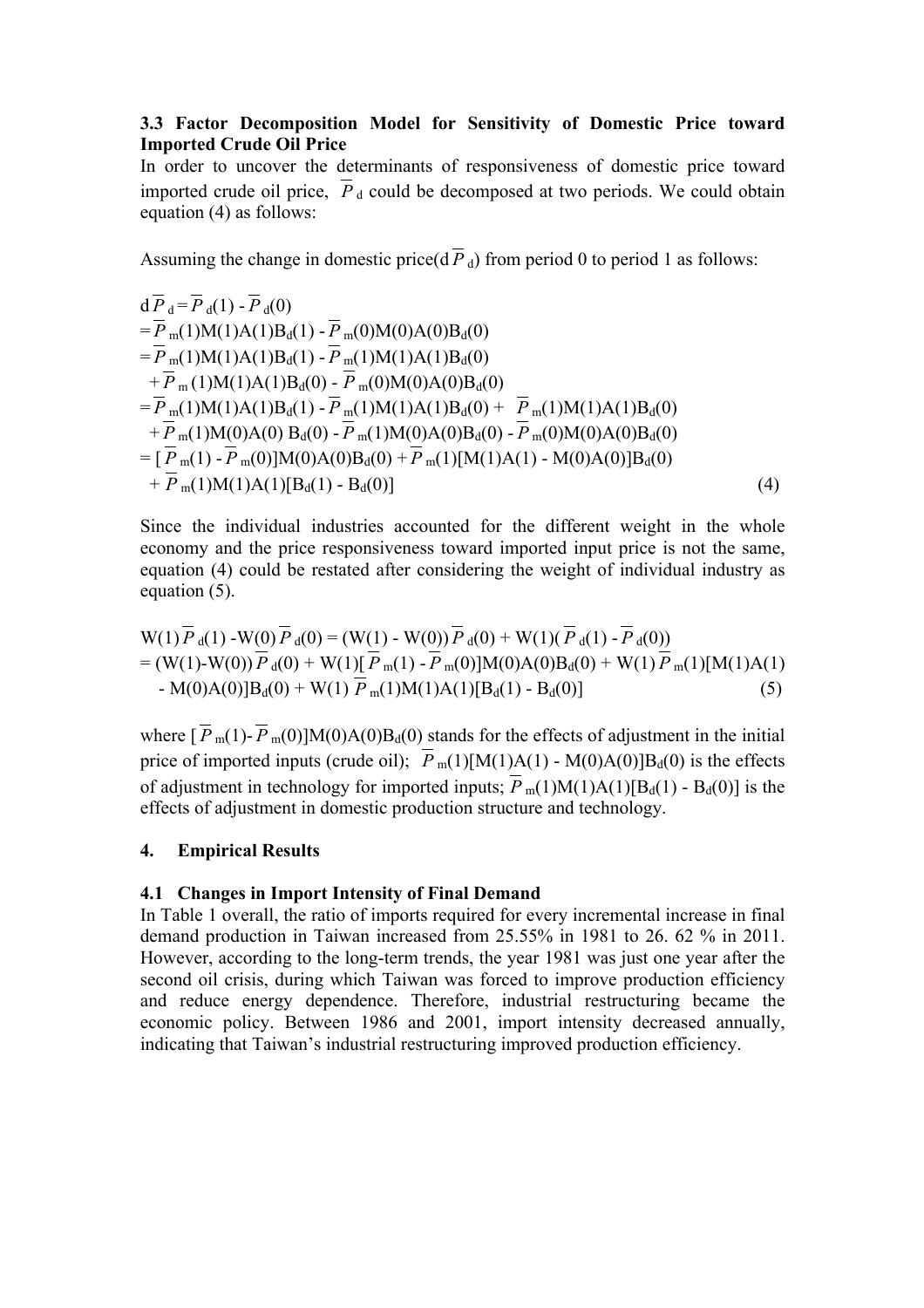| Sector                       | 1981           | 1986     | 1991     | 1996  | 2001     | 2006  | 2011  |
|------------------------------|----------------|----------|----------|-------|----------|-------|-------|
| Fishery products             | 0.02           | 0.02     | 0.01     | 0.01  | 0.01     | 0.01  | 0.01  |
| Other poultry<br>production  | 0.08           | 0.08     | 0.05     | 0.04  | 0.02     | 0.01  | 0.01  |
| Feed                         | 0.21           | 0.19     | 0.14     | 0.11  | 0.07     | 0.06  | 0.07  |
| Crude Oil and<br>Natural Gas | 6.64           | 2.03     | 1.54     | 1.6   | 2.65     | 4.92  | 5.25  |
| Petrochemical                | 1              | 1.29     | 1.31     | 1.24  | 0.89     | 1.59  | 1.63  |
| Chemical fertilizers         | 0.08           | 0.03     | 0.02     | 0.02  | 0.01     | 0.03  | 0.04  |
| Synthetic fiber              | 0.12           | 0.13     | 0.05     | 0.04  | 0.03     | 0.03  | 0.03  |
| Plastics                     | 0.37           | 0.37     | 0.43     | 0.38  | 0.32     | 0.24  | 0.3   |
| Petroleum refining           | 0.96           | 0.69     | 0.72     | 0.51  | 0.62     | 0.93  | 1.63  |
| Transportation               | 0.12           | 0.2      | 0.24     | 0.25  | 0.21     | 0.08  | 0.09  |
| Pig iron and crude<br>steel  | 0.81           | 0.83     | 0.74     | 0.48  | 0.56     | 1.09  | 1.03  |
| Electronic products          | 0.86           | 1.41     | 1.23     | 2.2   | 3.3      | 0.47  | 3.2   |
| Food service                 | 0.07           | 0.03     | 0.03     | 0.03  | 0.03     | 0.08  | 0.07  |
| Hospitality services         | $\overline{0}$ | 0.12     | 0.2      | 0.14  | 0.11     | 0.39  | 0.35  |
| Electricity                  | $\theta$       | $\theta$ | $\theta$ | 0.01  | $\theta$ | 0.01  | 0.01  |
| Communication                | 0.08           | 0.09     | 0.11     | 0.1   | 0.06     | 0.05  | 0.25  |
| Financial industry           | 0.02           | 0.03     | 0.02     | 0.03  | 0.03     | 0.03  | 0.12  |
| Total industry               | 25.55          | 19.1     | 19.41    | 19.29 | 18.8     | 24.68 | 26.62 |

# **Table 1 Import Intensity of Final Demand**

Data Source: this study.

Import intensity increased substantially between 2006 and 2011, reflecting an increase in Taiwan's imported dependence that was caused by a rapid increase in international crude oil prices after 2004 and Taiwan's imports increased substantially after it joined the WTO in 2002. As for the crude oil and gas sector, import intensity in 1981 was 6.64%; dependence on crude oil was high compared with that in other industries, but declined substantially between 1986 and 2001, demonstrating that the industry's energy efficiency improved slightly. Nonetheless, the import intensity of the crude oil and gas sector again increased substantially between 2006 and 2011, reaching 5.25% by 2011. We conducted this study based on the input-output table for 2011, so there was a gap of more than 3 years, and the current crude oil import intensity might be even higher.

# **4.2 Sensitivity of Domestic Price toward Crude Oil Price**

Table 2 reports the sensitivity of domestic price for individual industries toward volatility in crude oil prices. In the present study, we assumed that international crude oil prices doubled in the estimation of the impact on domestic price. Between 1983 and 2004, crude oil prices remained mostly under US\$40 per barrel. During this period, the sensitivity of domestic price toward crude oil price was also relatively low. International crude oil prices began climbing rapidly in 2005, peaking at US\$134.78 per barrel in June 2008. The extent to which crude oil prices affected overall industry prices was 1.176% in 1981, before the prices declined slightly. However, this increase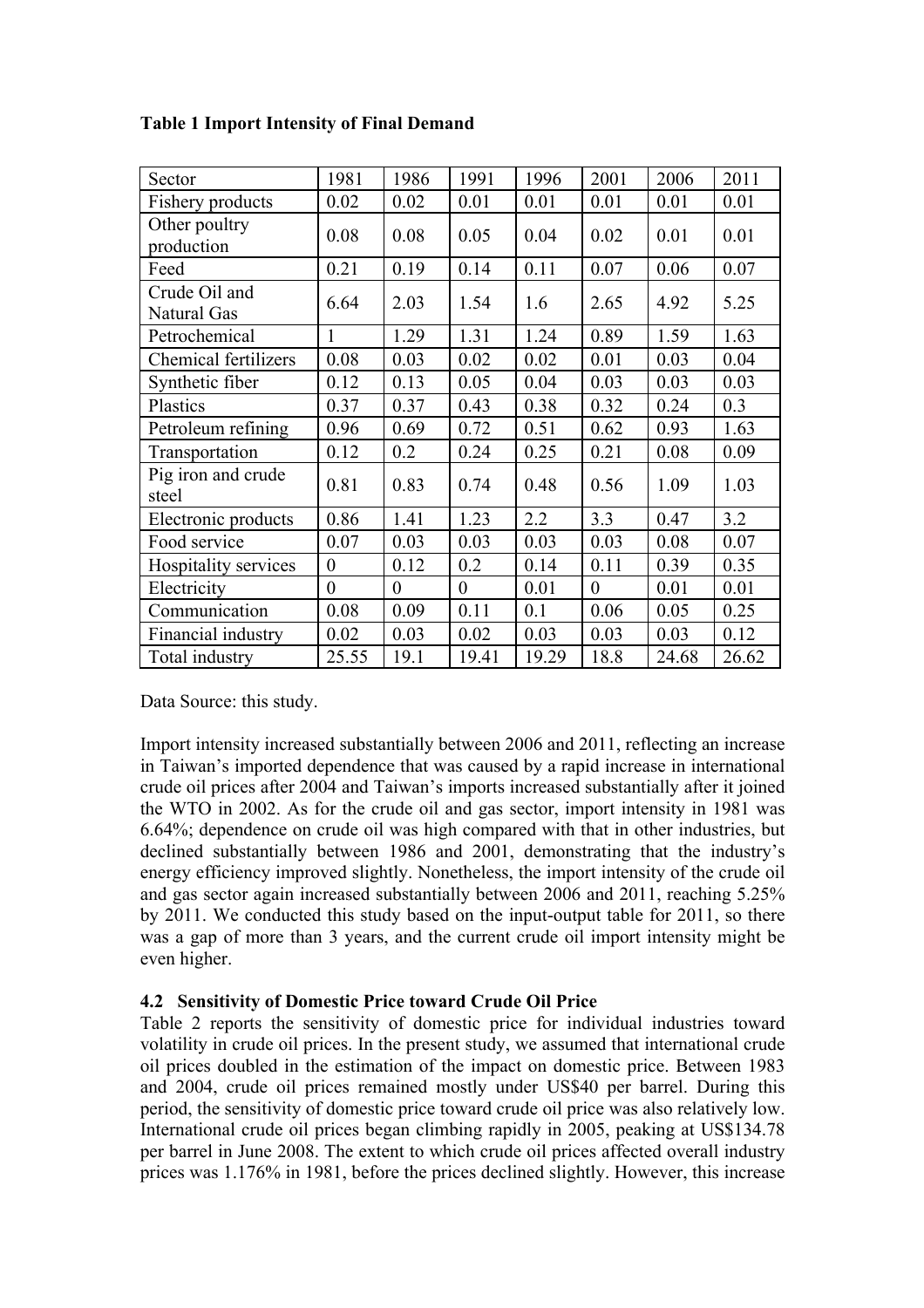was not substantial. After 2006, sensitivity increased, rising to 4.004% and 7.58% in 2006 and 2011, respectively. This increase indicates that domestic prices became more sensitive toward international crude oil prices. Sensitivity was 6.448 times higher in 2011 than it was in 1981.

| Sector                                                          | 1981  | 1986  | 1991  | 1996  | 2001  | 2006  | 2011         | 2011/1981     |
|-----------------------------------------------------------------|-------|-------|-------|-------|-------|-------|--------------|---------------|
| Fishery products                                                | 1.528 | 1.390 | 1.116 | 1.101 | 1.694 | 4.981 | 12.678 8.296 |               |
| Other<br>$\overline{\text{poultry}}\vert_{0.278}$<br>production |       | 0.246 | 0.295 | 0.318 | 0.387 | 0.753 | 2.075        | 7.471         |
| Freed (food for farm $0.240$<br>animals)                        |       | 0.220 | 0.227 | 0.230 | 0.292 | 0.615 | 1.441        | 5.995         |
| Petrochemical                                                   | 3.167 | 2.509 | 2.049 | 2.638 | 6.247 | 1.004 | 2.465        | 0.778         |
| <b>Chemical fertilizers</b>                                     | 1.661 | 1.035 | 0.608 | 0.558 | 0.894 | 1.902 | 5.084        | 3.062         |
| Synthetic fiber                                                 | 1.721 | 1.070 | 0.730 | 0.917 | 0.894 | 4.770 | 13.336 7.749 |               |
| Plastics                                                        | 0.989 | 0.658 | 0.913 | 0.995 | 2.620 | 5.121 |              | 13.619 13.765 |
| Petroleum refining                                              | 0.595 | 0.591 | 0.578 | 0.432 | 0.591 | 2.781 | 7.798        | 13.097        |
| Pig<br>and<br>iron<br>crude<br>steel                            | 0.811 | 0.480 | 0.405 | 0.512 | 0.382 | 1.056 | 2.666        | 3.286         |
| <b>Electronic Products</b>                                      | 0.376 | 0.234 | 0.203 | 0.265 | 0.322 | 0.783 | 4.199        | 11.181        |
| Food Service                                                    | 0.569 | 0.340 | 0.289 | 0.304 | 0.329 | 1.057 | 3.342        | 5.878         |
| Hospitality services                                            | 0.795 | 0.393 | 0.299 | 0.265 | 0.399 | 1.307 | 4.508        | 5.671         |
| Air transportation                                              | 3.470 | 2.174 | 1.806 | 2.697 | 2.569 | 6.916 | 20.650 5.951 |               |
| Transportation                                                  | 0.175 | 0.471 | 0.423 | 0.527 | 0.587 | 1.300 | 3.529        | 20.164        |
| Communication                                                   | 0.224 | 0.112 | 0.080 | 0.060 | 0.105 | 0.294 | 1.028        | 4.592         |
| Financial sector                                                | 0.085 | 0.107 | 0.070 | 0.045 | 0.058 | 0.170 | 1.026        | 12.038        |
| Total industry                                                  | 1.176 | 0.789 | 0.854 | 0.602 | 0.756 | 4.004 | 7.580        | 6.448         |

**Table 2 Responsiveness of Domestic Price toward Crude Oil Price for Individual Industries**

Data Source: this study.

The price sensitivity in each sector toward changes in imported crude oil prices varies. The price in the petrochemical and air transportation sectors are the most sensitive before 2011. However, after 2011 the price sensitivity in the air transportation sector had the highest one(20.65%), followed by those in the plastic sector(13.619%), synthetic fiber sector(13.336%), and fishery products sector(12.678%). Comparison the sensitivity toward changes in crude oil price between 1981 and 2011 illustrating that the sensitivity of the price in the air transportation service sector increased the most, growing by 20.164 times, followed by the sensitivities of the plastic and petroleum refining sectors, which grew by 13.765 and 13.097 times, respectively.

# **4.3 Factor Decomposition of Domestic Price Sensitivity**

With the exception of in 1981-1984, although the effect of the initial imported prices of crude oil was the most critical factor affecting the increase in domestic price level, this phenomenon was inevitable for Taiwan, which is virtually entirely reliant on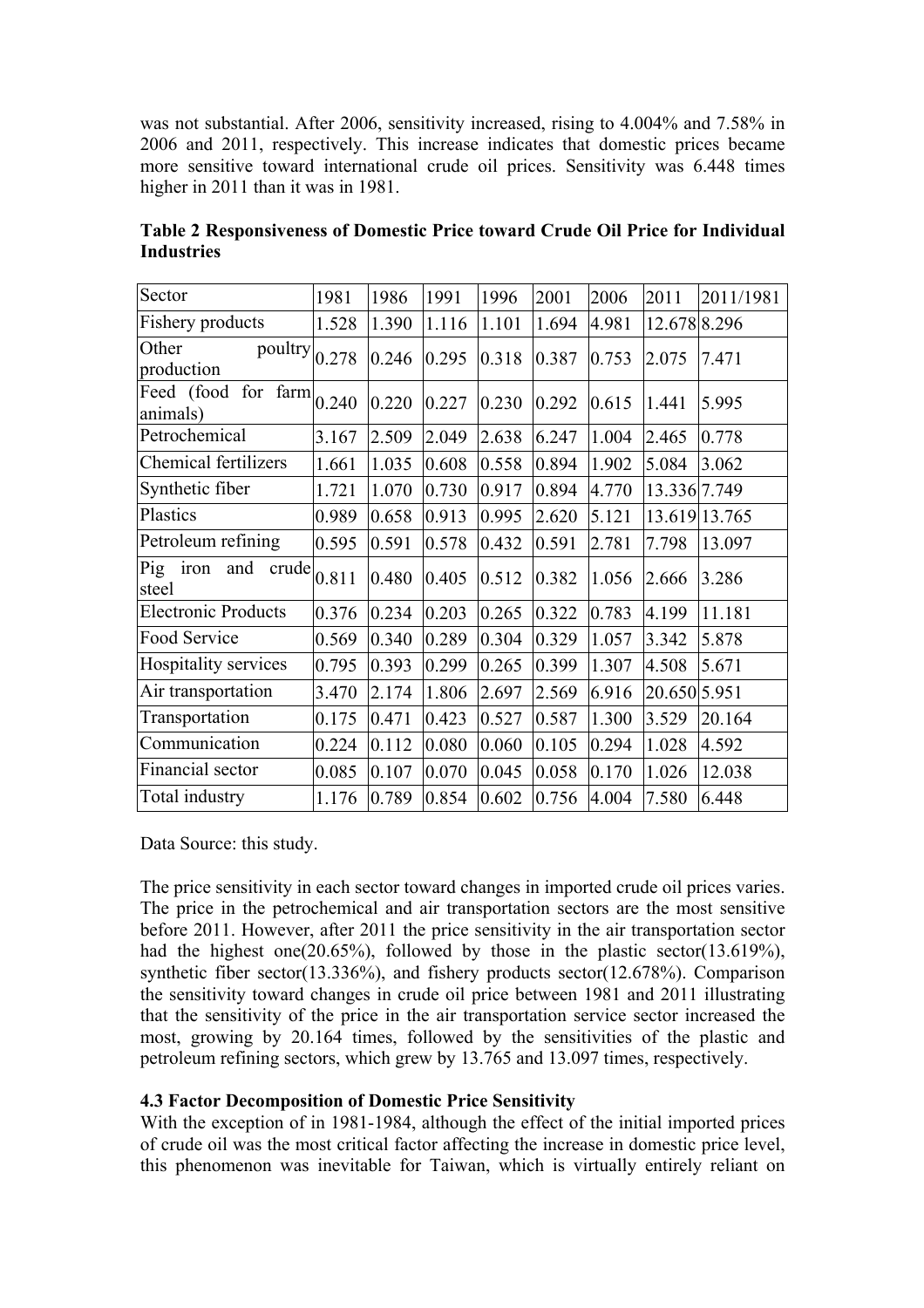energy imports. Between 1986 and 1989, the effect of the initial imported price of crude oil was 1.3821%. However, the effects of imported inputs in technology and industrial restructuring reduced the sensitivity toward imported crude oil price. This reduction reflects the effectiveness of progress in energy-saving technologies and industrial restructuring during this period.

| Factor    | adjustment in     | adjustment in  | in<br>adjustment |                   |
|-----------|-------------------|----------------|------------------|-------------------|
|           | the initial price | technology for | domestic         | $(4)=(1)+(2)+(3)$ |
|           | imported<br>of    | imported       | production       |                   |
|           | crude $oil(1)$    | inputs $(2)$   | structure<br>and |                   |
| Period    |                   |                | technology $(3)$ |                   |
| 1981-1984 | 0.0014            | 0.0430         | 0.7894           | 0.8338            |
| 1986-1989 | 1.3821            | $-0.1690$      | $-0.5210$        | 0.6922            |
| 1991-1994 | 0.7135            | 0.0731         | 0.1502           | 0.9368            |
| 1996-1999 | 0.6975            | 0.4312         | 0.4156           | 1.5442            |
| 2001-2004 | 0.9788            | $-0.2634$      | 0.0540           | 0.7694            |
| 2004-2006 | 0.0258            | 0.0156         | 0.0030           | 0.0443            |
| 2006-2011 | 1.1057            | $-0.8149$      | 0.9069           | 1.1978            |

**Table 3 Factor of Adjustments in Responsiveness toward Imported Crude Oil Price**

Data Source: this study.

During the periods from 2001 to 2004 and from 2006 to 2011, the effect of adjustment in technology for imported inputs continued to be a factor mitigating the rise in domestic price level. Although the factor of adjustment in production structure and technology remained positive, it improved gradually compared with those of the previous three periods. International crude oil prices remained high between 2006 and 2011. The price sensitivity increased substantially to 1.1978%, and Taiwan encountered a new stage of industrial restructuring, the effect of which deteriorated. During this stage, technical level of imported inputs was the key factor suppressing increases in domestic prices.

# **5 Conclusion**

Domestic energy intensity has declined annually. On the contrary, import intensity has increased. In particular, after Taiwan joined the WTO, a rise in international trade has increased energy dependence to approximately 30%-40%. In addition, energy dependence is also reflected in responsiveness to international crude oil prices. Price responsiveness toward crude oil price has increased by a factor of approximately 5 to 10 since Taiwan joined the WTO, illustrating that globalization has intensified the effects of crude oil price fluctuations on production and daily life in Taiwan.

Stable international energy supply is a critical factor affecting Taiwan's economic growth. Although efforts have been made to advance technology and improve energy dependence, the empirical results of this study indicate that imported crude oil intensity and price responsiveness have actually increased. Thus, the speed of improvement in energy technology is insufficient to keep up with the extent of economic growth. The present study derives a preliminary solution through a factor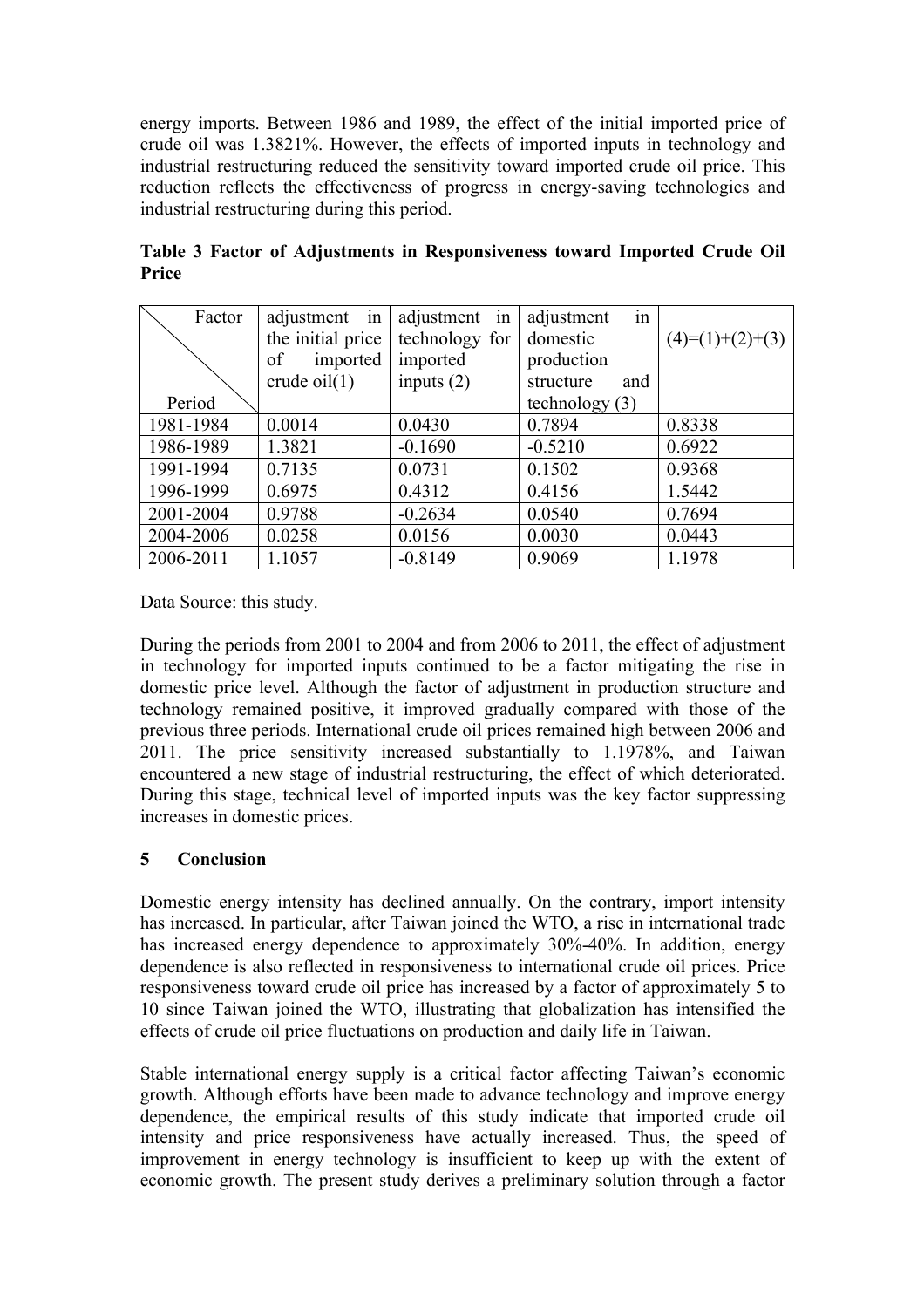decomposition model. During the period after the second oil crisis and before Taiwan joined the WTO, improvements in the savings of imported crude oil inputs and the structural efficiency of domestic production decreased imported crude oil intensity and price responsiveness. In Taiwan, which lacks natural resources, economic development requires increased efficiency in domestic production and technology, in addition to savings on direct energy investments. Although some progress was made in savings on imported crude oil inputs, the negative effects of the structural efficiency of production and domestic market demand substantially increased imported crude oil intensity and price responsiveness, again revealing the vulnerability of Taiwan's production.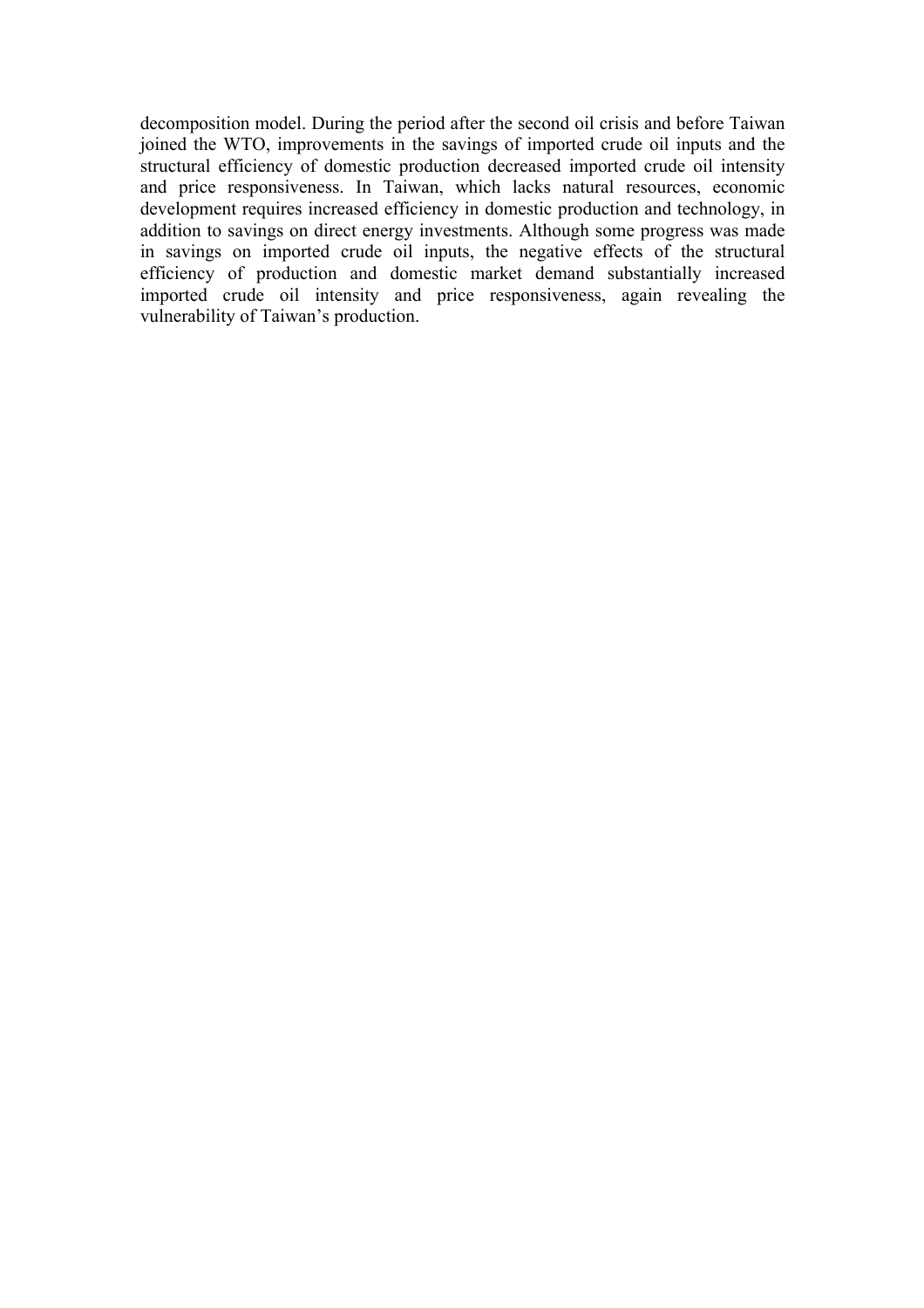#### **References**

Abeysinghe, T. (2001). Estimation of direct and indirect impact of oil price on growth. *Economic Letters*, 73, 147-153.

Adeyemi, O. I., & Hunt, L. C. (2007). Modeling OECD industrial energy demand: Asymmetric price responses and energy-saving technical change. *Energy Economics*, 29, 693-709.

Asadoorian, M. O., Eckaus, R. S., & Schlosser, C. A. (2008). Modeling climate feedbacks to electricity demand: the case of China. *Energy Economics*, 30, 1577-1602.

Balke. N. S., Brown, S. P. A., & Yücel, M. K. (2002). Oil price shocks and the U.S. economy: Where does the asymmetry originate? *Energy Journal*, 23(3), 27-52.

Barsky, R. B., & Kilian, L. (2004). Oil and the macroeconomy since the 1970s. *Journal of Economic Perspectives*, 18, 115-134.

Beenstock, M. (1995). An econometric model of the oil importing developing Countries. *Economic Modelling*, 12(1), 3-14.

Bernanke, B. S., Gertler, M., & Watson, M. (1997). Systematic monetary policy and the effects of oil price shocks. *Brookings Papers on Economic Activity*, 1, 91-142.

Bjørnland, H. C. (2000). The dynamic effects of aggregate demand, supply and oil price shocks-A comparative study. *Manchester School*, 68(5), 578-607.

Blanchard, O. J., & Gali, J. (2007). The macroeconomic effects of oil shocks: Why are the 2000s so different from the 1970s? *NBER Working Papers* No. 13368.

Blinder, A. S. (1994). On sticky prices: Academic theories meet the real world. In N. G. Mankiw (Ed.), *Monetary Policy*, Illinois, Chicago: University of Chicago Press.

Bohi, D. R. (1991). On the macroeconomic effects of energy price shocks. *Resources and Energy*, 13, 145-162.

Boone, L., Hall, S., & Kemball-Cook, D. (1996). Endogenous technical progress in fossil fuel demand: The case of France. *Journal of Policy Modeling*, 18(2), 141-155.

Bruno, M., & Sachs, J. D. (1985). *Economics of worldwide stagflation*. Massachusetts, Cambridge: Harvard University Press.

Burbidge, J., & Harrison, A. (1984). Testing for the effects of oil-price rises using vector autoregressions. *International Economic Review*, 25(2), 459-484.

Dalsgaard, T., Andre, C., & Richardson,P. (2001). Standard shocks in the OECDINTERLINK Model. *OECD Economics Department Working Papers* No. 306, ECO/WKP, 32.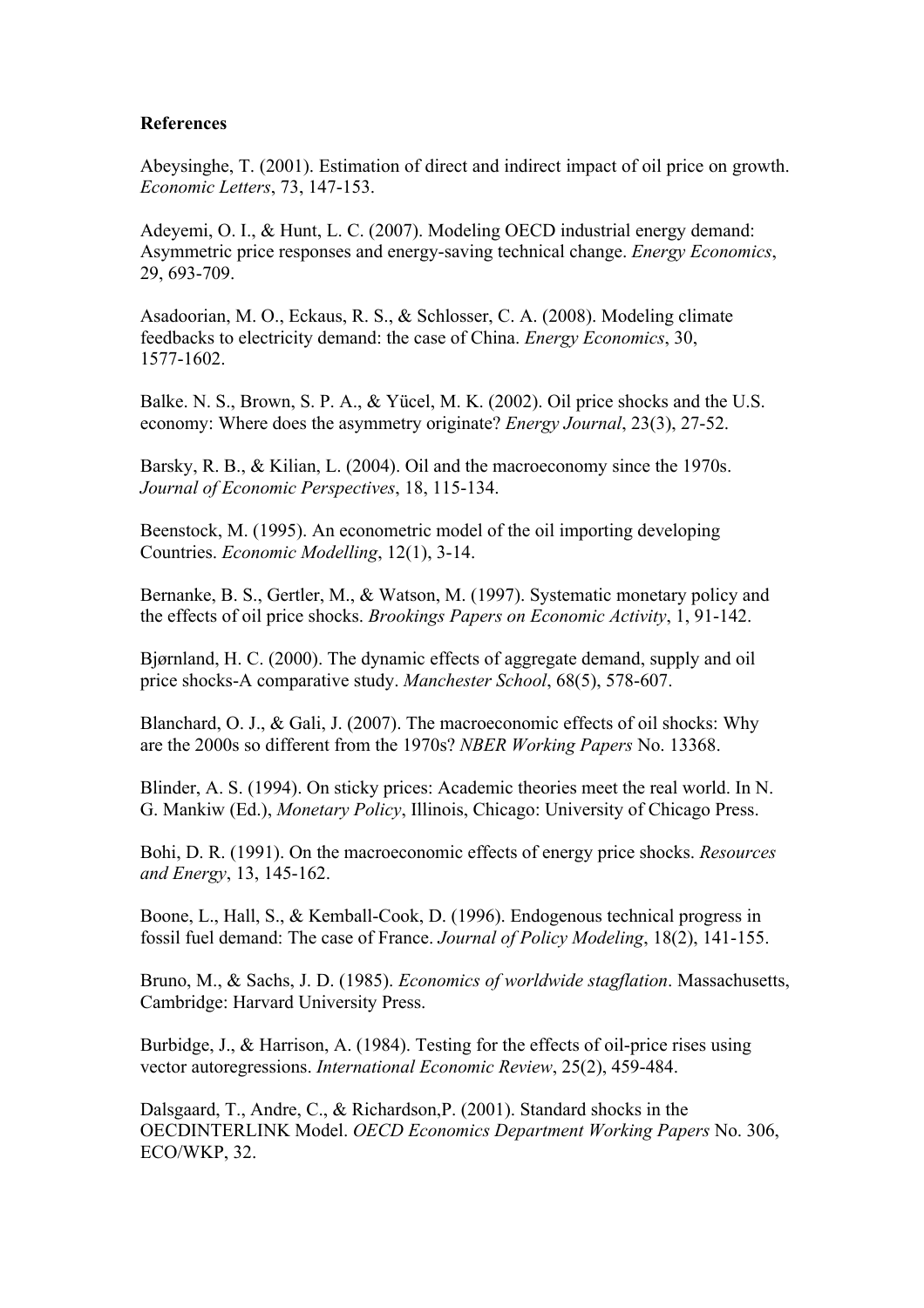Dargay, J. M. (1992). Are price and income elasticities of demand constant? *Oxford Institute for Energy Studies EE16*.

Davis, S. J., & Haltiwanger, J. (2001). Sectoral job creation and destruction responses to oil price changes. *Journal of Monetary Economics*, 48(3), 465-512.

De Miguel, C., Manzano, B., & Marín-Moreno, J. M. (2003). Oil price shocks and aggregate fluctuations. *Energy Journal*, 24(2), 47-62.

Dowlatabadi, Hadi and M. A. Oravetz (2006). "US long-term energy intensity: backcast and projection. *Energy Policy*, 34, 3245-3256.

Fan, Y., Liao, H., & Wei, Y-M (2007). Can market oriented economic reforms contribute to energy efficiency improvement? Evidence from China. *Energy Policy*, 35(4), 2287-2295.

Ferderer, P. J. (1996). Oil prices volatility and the macroeconomy. *Journal of Macroeconomics*, 18, 1-26.

Finn, M. G. (2000). Perfect competition and the effects of energy price increases on Economic Activity. *Journal of Mone*y*, Credit and Banking*, 32, 400-416.

Fuzikawa, K., Simota M., & Watanabe, T. (2007) "The spillover Effect of imported crude oil price: Evidences from U.S. and Japan. *The Processing of the Japan Society of International Economics*. (In Japanese)

Fukunaga, Ichiro, Naohisa Hirakata and Nao Sudo (2011). The effects of oil price changes on the industry-level production and prices in the United States and Japan. In *Commodity Prices and Markets, NBER East Asia Seminar on Economics*, 20,195-231, Illinois, Chicago: University Chicago Press.

Gately, D. (1993). Oil Demand in the US and Japan: Why the demand reductions cause by the price increases of the 1970's won't be reversed by the price declines of the 1980s. *Japan and the World Economy*, 5, 295-319.

Gately, D., & Huntington, H. G. (2002). The asymmetric effects of changes in price and income on energy and oil demand. *Energy Journal*, 23(1), 19-55.

Griffin, J. M., & Schulman, C. (2005). Price asymmetry: A proxy for energy saving technical change? *Energy Journal*, 26(2), 1-21.

Grubb, M. (1995). Asymmetrical price elasticities of energy demand. In Barker, T., Ekins, P., Johnstone, N. (Eds). *Global Warming and Energy Demand*, London: Routledge. pp. 305-310.

Grubb, M., Carraro, C., & Schellnhuber, J. (2006). Endogenous technological change and the economics of atmospheric stabilization. *Energy Journal*, Special Issue.

Haas, R., & Schipper, L. (1998). Residential energy demand in OECD-countries and the roles of irreversible efficiency improvements. *Energy Economics*, 20(4), 421-442.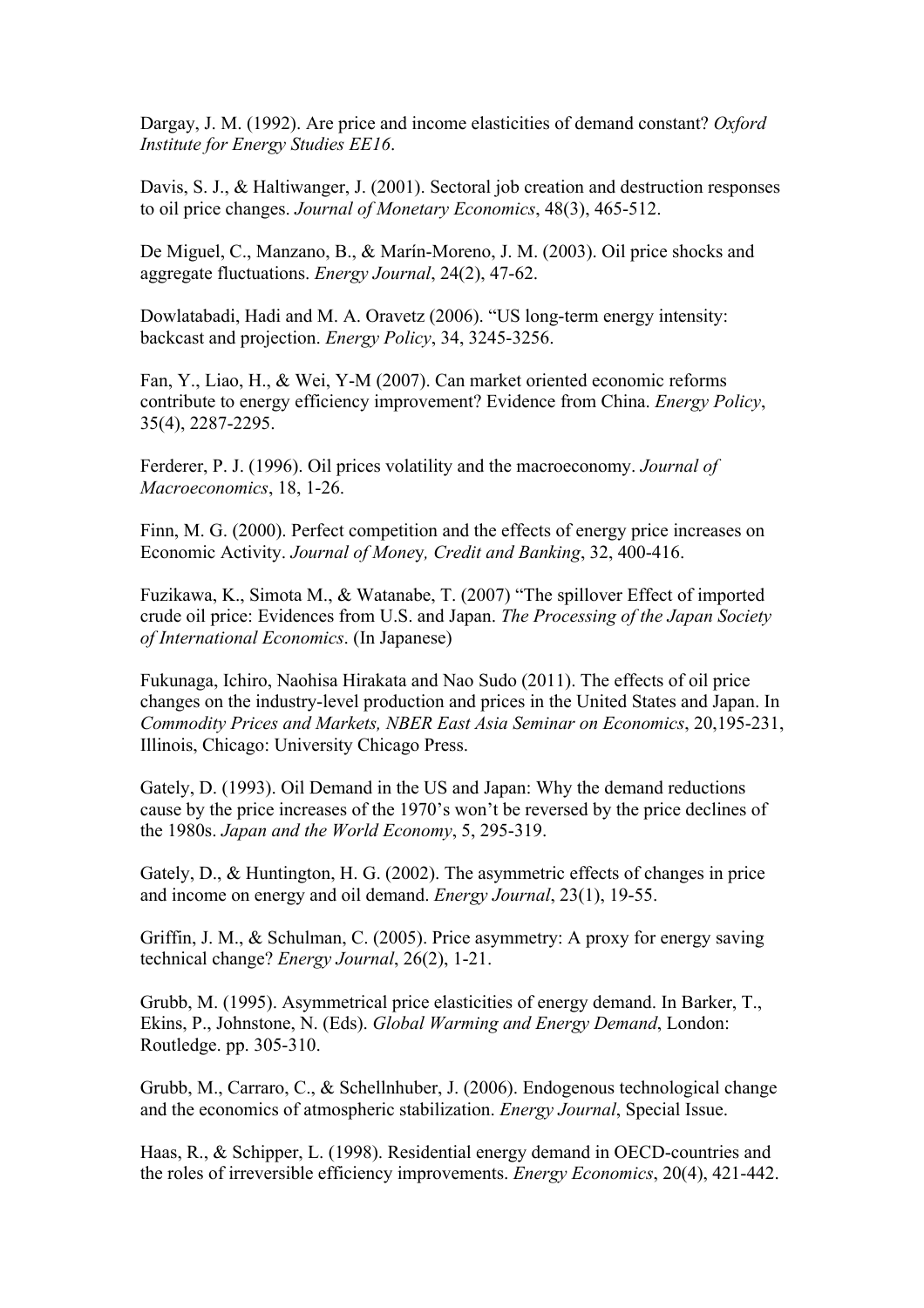Hamilton, J. D. (1983). Oil and the macroeconomy since World War II. *Journal of Political Economy*, 91, 228-248.

Hamilton, J. D. (1996). This is what happened to the oil price/macroeconomy Relation. *Journal of Monetary Economics*, 38(2), 215-220.

Hamilton, J. D. (2003). What is an oil shock? *Journal of Econometrics*, 113(2), 363-398.

Hamilton, J. D. (2011). Nonlinearities and the macroeconomic effects of oil prices. *Macroeconomic Dynamics*, 15(3), 364-378.

Hamilton, J. D., & Herrera, A. M. (2004). Oil shocks and aggregate macroeconomic behavior: The role of monetary policy. *Journal of Money, Credit and Banking*, 36(2): 265-291.

Hang, L., & Tu, M. (2007). The impacts of energy prices on energy intensity: Evidence from China. *Energy Policy*, 35(5), 2978-2988.

Hickman, B. G., Huntington, H. G., & Sweeney, J. L. (Eds.) (1987). *Macroeconomic Impacts of Energy Shocks*. Amsterdam: North-Holland.

Hooker, M. A. (1996). What happened to the oil price-macroeconomy relationship? *Journal of Monetary Economics*, 38, 195-213.

Hunt, B., Isard, P., & Laxton, D. (2001). The macroeconomic effects of higher oil prices. *International Monetary Fund. IMF Working Paper*, WP/01/14.

Hunt, L. C., Judge, G., & Ninomiya, Y. (2003). Underlying trends and seasonality in UK energy demand: a sectoral analysis. *Energy Economics*, 25(1), 93-118.

Huntington, H. G. (2006). A note on price asymmetry as induced technical change. *Energy Journal*, 27(3), 1-8.

IEA, OPEC, OECD, World Bank. Analysis of the scope of energy subsidies and suggestions for the G-20 Initiative. IEA, OPEC, OECD, World Bank joint report, 16 June 2010, http://www.iea.org/weo/docs/G20\_Subsidy\_Joint\_Report.pdf.

Inglesi-Lotz, R. (2011). The evolution of price elasticity of electricity demand in South Africa: A Kalman filter application. *Energy Policy*, 39, 3690-3696.

Klein, L. R., Duggal, V. G., & Saltzman, C. (2005). The sensitivity of the general price level to change in the price of crude oil. *Business Economics*, 40(4), 74-77.

Kilian, L. (2009). Not all oil price shocks are alike: Disentangling demand and supply shocks in the crude oil market. *American Economic Review*, 99(3), 1053-1069.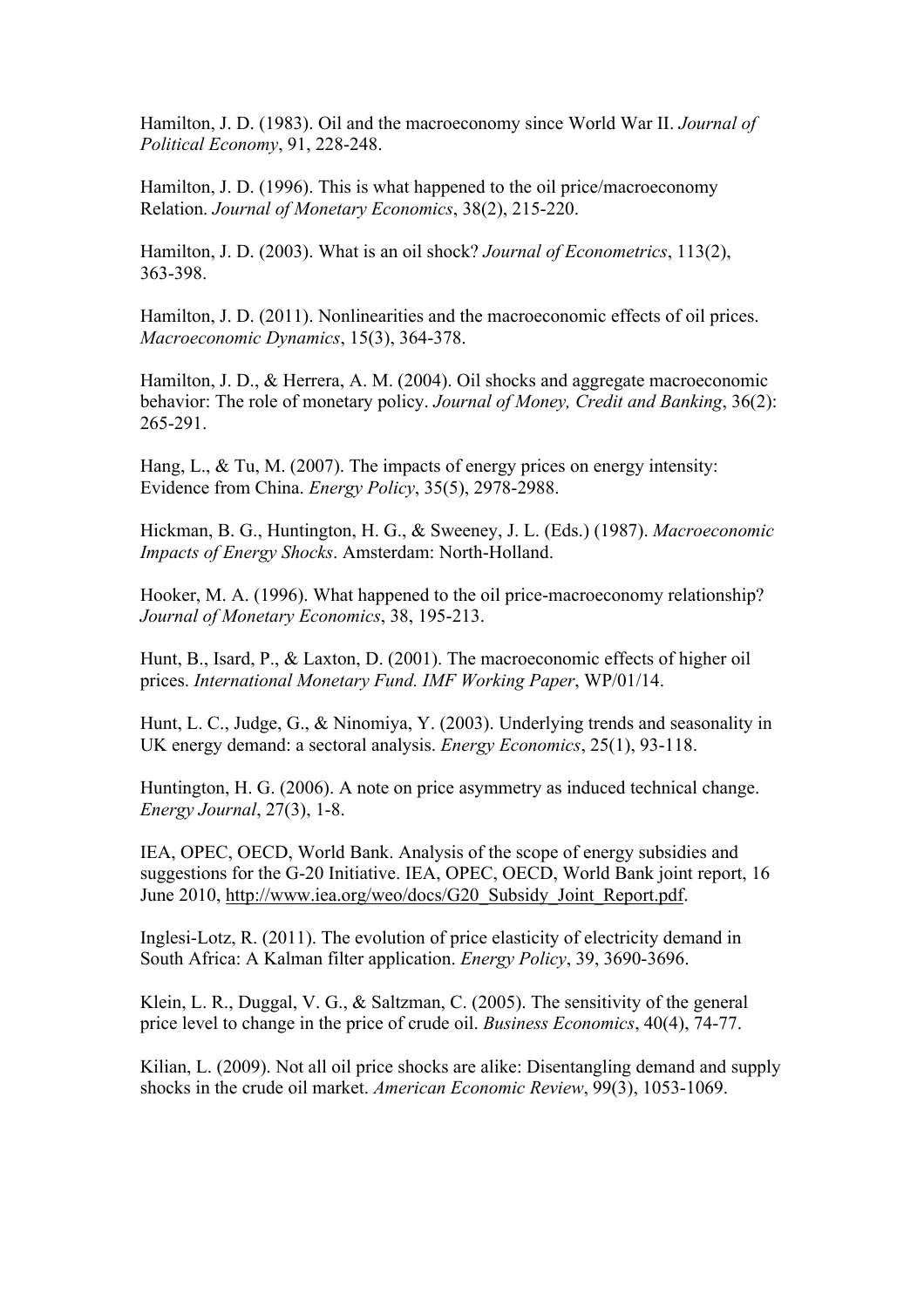Kilian, L., & Park, C. (2009). The impact of oil price shocks on the U.S. stock market. *International Economic Review*, 50(4), 1267-1287.

Kim, I.-M., & Loungani, P. (1992). The role of energy in real business cycles. *Journal of Monetary Economics*, 29, 173-189.

Kumar, S., & Managi, S. (2009). Energy price-induced and exogenous technological change: Assessing the economic and environmental outcomes. *Resource and Energy Economics*, 31, 334-353.

Lee, K., Ni, S., & Ratti, R. A. (1995). Oil shocks and the macroeconomy: The role of price variability. *Energy Journal*, 16(4), 39-56.

Lee, K., & Ni, S. (2002). On the dynamic effects of oil price shocks: A study using industry level data. *Journal of Monetary Economics*, 49(4), 823-852.

Lin, B., & Jiang, Z. (2011). Estimates of energy subsidies in China and impact of energy subsidy reform. *Energy Economics*, 33, 273-283.

Ma, H., Oxley, L., Gibson, J., & Kim, B. (2008). China's energy economy: Technical change, factor demand and interfactor / interfuel substitution. *Energy Economics*, 30, 2167-2183.

Madsen, J. B., & Yang, B. Z. (1998). Asymmetric price adjustment in a menu-cost model. *Journal of Economics*, 68(3), 295-309.

Mork, K. A. (1989). "Oil and the Macroeconomy when Prices Go Up and Down: An Extension of Hamilton's Results. *Journal of Political Economy*, 97, 740-744.

Mork, K. A., Olsen, Ø., & Mysen, H. T. (1994). Macroeconomic responses to oil price increases and decreases in seven OECD countries. *Energy Journal*, 15(4), 19-35.

Mory. J. F. (1993). Oil prices and economic activity: Is the relationship symmetric? *Energy Journal*, 14(4), 151-161.

Nagano, M. (2004). Increases in crude oil v.s. Japan/ eastern economies: The impact of price volatility on real sector. *MRI Monthly Review*, 1-13. (in Japanese)

Neto, D. (2012). Testing and estimating time-varying elasticities of Swiss gasoline demand. *Energy Economics*, 34(6), 1755-1762.

Nordhaus, W. D. (1977). *International studies in the demand for energy. editor, with contributions*. Netherlands, Amsterdam: North-Holland Publishing Company.

Ono, M. (2005). The impact of rising oil prices on the Japanese economy. *Institute for International Trade and Investment*, NO.60.

Popp, D. C. (2001). The effect of new technology on energy consumption. *Resource and Energy Economics*, 23, 215-239.